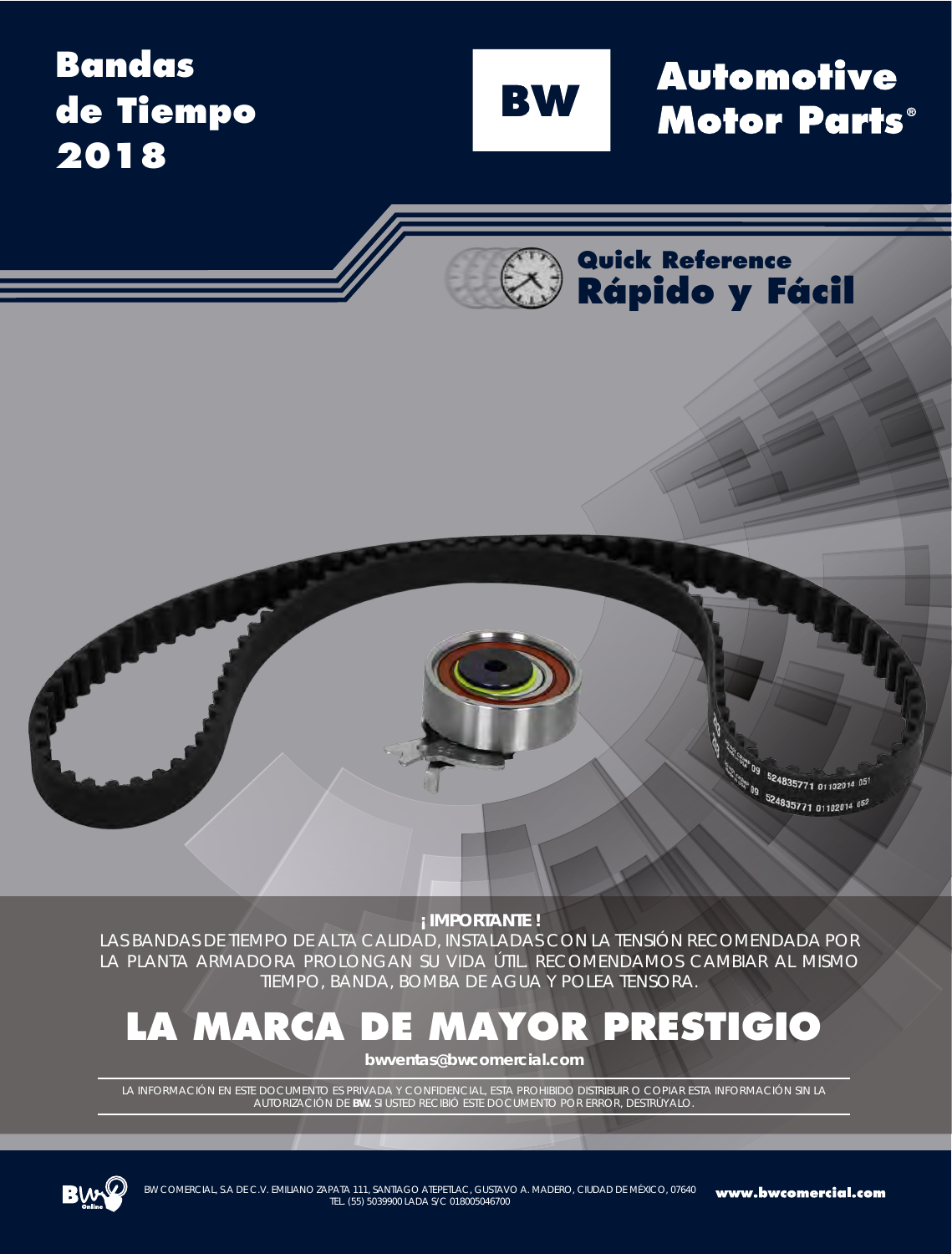#### **Automotive Motor Parts**

| <b>JUB</b><br>N° de Parte     | <b><i><u>BREERED BEERED</u></i></b><br>N° Dientes | n<br>MMMMM<br>Paso | Armadora         | Litros | Aplicación                                                           | CC/Cil/Motor   | <b>ESSEP</b><br>Años |
|-------------------------------|---------------------------------------------------|--------------------|------------------|--------|----------------------------------------------------------------------|----------------|----------------------|
| Audi/Chrysler                 |                                                   |                    |                  |        |                                                                      |                |                      |
|                               |                                                   |                    |                  |        | Turbo TT<br><b>TT Quattro</b>                                        |                | 2000<br>2005         |
|                               |                                                   |                    |                  |        | Turbo TT                                                             |                | 2000<br>2006         |
| <b>TB-306</b>                 | 150 Dientes                                       |                    |                  | 1.8    | Turbo A4 Quattro                                                     |                | 2001<br>2005         |
|                               |                                                   | Paso 23 mm         | Audi             |        | Turbo A4                                                             | 4CIL           | 2001<br>2010         |
| <b>TB-334</b><br>$\mathsf{C}$ | 148 Dientes                                       |                    |                  | 2.0    | <b>TT</b><br>A4<br>A <sub>3</sub><br>A4 Quattro                      |                | 2008<br>2009         |
| TB-071                        | 124 Dientes                                       | Paso 25 mm         | N/A<br>Modelos K | N/A    | N/A                                                                  |                |                      |
| TB-1013                       | 101 Dientes                                       | Paso 20 mm         |                  | 1.0    | Atos By Dodge                                                        |                | 2000<br>2007         |
|                               |                                                   |                    |                  | 1.1    |                                                                      |                | 2005<br>2012         |
|                               |                                                   |                    |                  |        | Neon                                                                 | 4CIL           | 1995<br>1999         |
| <b>TB-245</b>                 | 112 Dientes                                       | Paso 29 mm         |                  |        | <b>Stratus</b>                                                       |                | 1995<br>2006         |
|                               |                                                   |                    |                  |        | <b>Breeze</b>                                                        |                | 1996                 |
|                               |                                                   |                    |                  | 2.0    | Cirrus                                                               |                | 2000                 |
| TB-246                        | 150 Dientes                                       | Paso 29 mm         |                  |        | Neon/Sebring/<br>Avenger                                             | 1996сс<br>4CIL | 1995<br>1999         |
| TB-265                        | 146 Dientes                                       | Paso 28 mm         | Chrysler         |        | <b>Stratus</b>                                                       | 4CIL           | 2005<br>2006         |
| TB-071                        | 124 Dientes                                       | Paso 25 mm         |                  |        | Shadow                                                               |                | 1987<br>1988         |
|                               |                                                   |                    |                  |        | Medallion                                                            |                | 1988<br>1989         |
|                               |                                                   |                    |                  |        | Daytona                                                              |                | 1988<br>1993         |
| <b>TB-153</b>                 | 124 Dientes                                       | Paso 24 mm         |                  | 2.2    | Le Baron<br><b>TC Maserati</b><br>Lancer<br>Aries<br>Expo<br>Reliant | 4CIL<br>153CID | 1989                 |
|                               |                                                   |                    |                  |        | Shadow<br>Omni<br>Horizon                                            |                | 1989<br>1990         |
|                               |                                                   |                    |                  |        | Sundance                                                             |                | 1989<br>1994         |

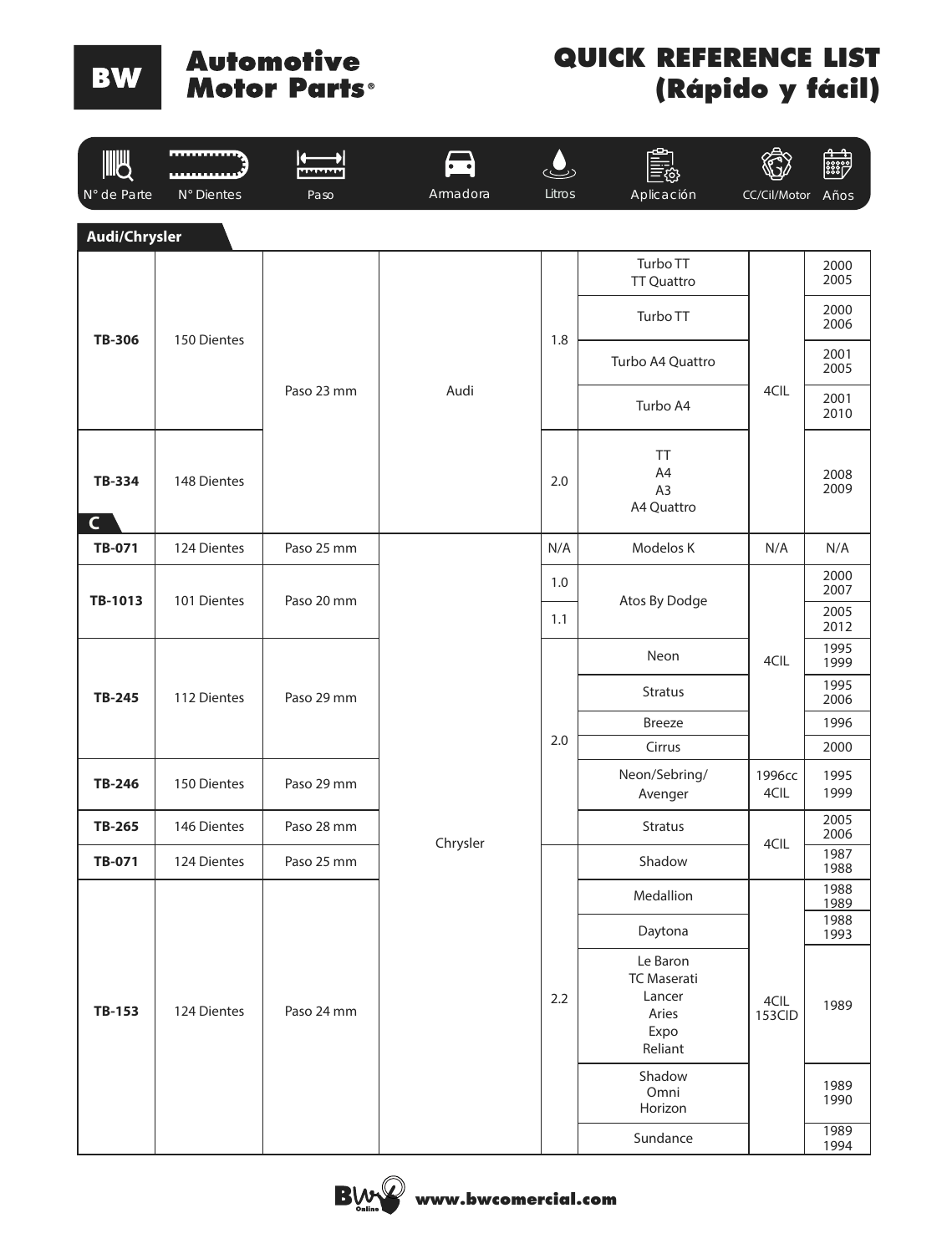#### **Automotive Motor Parts**

| <b>IIIU</b> | <b>mmuun</b> | L.<br><u>мылымы</u> | $\cdot$ . |        |                                |                          | <b>B</b>     |
|-------------|--------------|---------------------|-----------|--------|--------------------------------|--------------------------|--------------|
| N° de Parte | N° Dientes   | Paso                | Armadora  | Litros | Aplicación                     | CC/Cil/Motor             | Años         |
| Chrysler    |              |                     |           |        |                                |                          | 1996         |
|             |              |                     |           |        | Grand Caravan                  |                          | 1997<br>1996 |
|             |              |                     |           |        | Grand Voyager                  |                          | 2000         |
|             |              |                     |           |        | Caravan                        |                          | 1996<br>2003 |
|             |              |                     |           |        | <b>Stratus</b>                 |                          | 1998<br>2006 |
| TB-265      | 146 Dientes  | Paso 28 mm          |           | 2.4    | Voyager                        | 4CIL                     | 2000<br>2003 |
|             |              |                     |           |        | Cirrus                         |                          | 2000<br>2005 |
|             |              |                     |           |        | PT Cruiser                     |                          | 2000<br>2010 |
|             |              |                     |           |        | Sebring                        |                          | 2001<br>2006 |
|             |              |                     |           |        | Neon                           |                          | 2004<br>2006 |
|             |              |                     | Chrysler  | 2.5    | Aries<br>Lancer<br>Reliant     |                          | 1989         |
|             |              | Paso 24 mm          |           |        | Acclaim                        |                          | 1989<br>1990 |
|             |              |                     |           |        | Spirit                         | 4CIL                     | 1989<br>1992 |
| TB-153      | 124 Dientes  |                     |           |        | Daytona<br>Dynasty             | 153CID                   | 1989<br>1993 |
|             |              |                     |           |        | Le Baron<br>Shadow<br>Sundance |                          | 1989<br>1994 |
|             |              |                     |           |        | Voyager<br>Caravan             |                          | 1989<br>1995 |
|             |              |                     |           |        | Mini RAM                       |                          | 1987<br>1988 |
|             |              |                     |           |        | New Yorker                     |                          | 1988<br>1989 |
|             |              |                     |           |        | Caravan                        |                          | 1987<br>2000 |
| TB-139      | 149 Dientes  | Paso 25 mm          |           | 3.0    | Dynasty                        | 2972cc<br>V <sub>6</sub> | 1988<br>1990 |
|             |              |                     |           |        | <b>Grand Caravan</b>           |                          | 1988<br>2000 |
|             |              |                     |           |        | Spirit<br>Acclaim              |                          | 1989<br>1995 |
|             |              |                     |           |        | Voyager                        |                          | 1989<br>2000 |

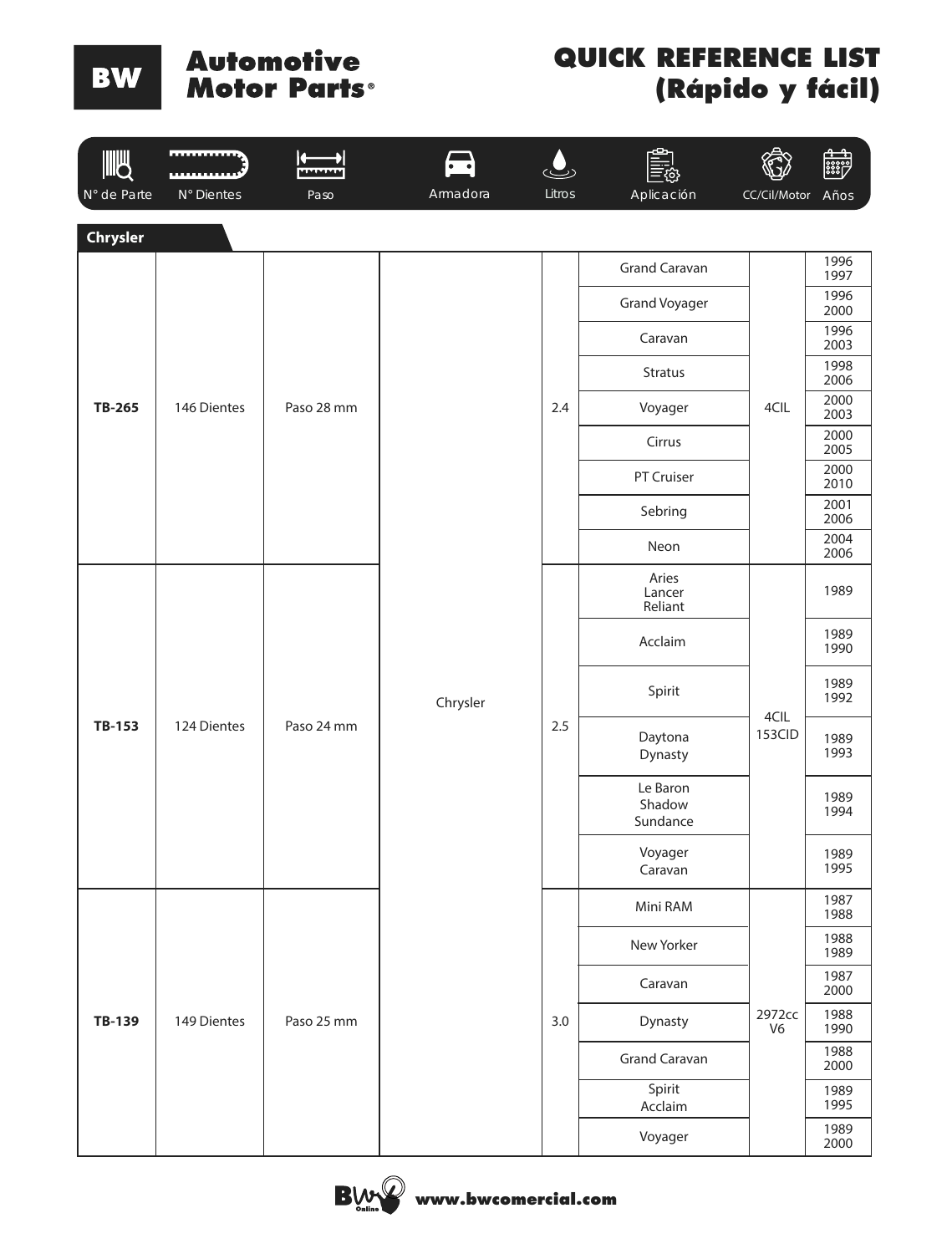# **Automotive<br>Motor Parts**®

| <b>IIIU</b>   |                     | $\leftarrow$<br><b>MIMMARIN</b> |          |        |                                     |                | <b>ESSER</b> |              |
|---------------|---------------------|---------------------------------|----------|--------|-------------------------------------|----------------|--------------|--------------|
| N° de Parte   | N° Dientes          | Paso                            | Armadora | Litros | Aplicación                          | CC/Cil/Motor   | Años         |              |
|               | Chrysler/Dodge/Ford |                                 |          |        |                                     |                |              |              |
|               |                     |                                 |          |        | <b>TC Maserati</b><br><b>RAM 50</b> |                | 1990<br>1991 |              |
|               |                     |                                 |          |        | Daytona                             |                | 1990<br>1993 |              |
| <b>TB-139</b> | 149 Dientes         | Paso 25 mm                      | Chrysler | 3.0    | Le Baron                            | 2972cc         | 1990<br>1995 |              |
|               |                     |                                 |          |        | Stealth                             | V <sub>6</sub> | 1991<br>1996 |              |
|               |                     |                                 |          |        | Shadow<br>Sundance                  |                | 1992<br>1994 |              |
| D             |                     |                                 |          |        | <b>Grand Voyager</b>                |                | 1992<br>2000 |              |
| <b>TB-282</b> | 105 Dientes         |                                 |          | 1.4    | Attitude                            |                | 2006<br>2012 |              |
| <b>TB-324</b> | 110 Dientes         | Paso 22 mm                      |          | 1.5    | Verna                               |                | 2004<br>2006 |              |
| <b>TB-282</b> | 105 Dientes         |                                 |          | 1.6    | Attitude<br>Verna                   |                | 2006<br>2012 |              |
| TB-159        | 55 Dientes          | Paso 13 mm                      | Dodge    | 2.4    | H100                                | 4CIL           | 2003<br>2005 |              |
|               | 163 Dientes         | Paso 25 mm                      |          |        | H100                                |                | 2006<br>2012 |              |
| <b>TB-091</b> |                     |                                 |          | 2.5    | H100 Wagon                          |                | 2009<br>2010 |              |
|               |                     |                                 |          |        | H100 Pick Up<br><b>H100 Van</b>     |                | 2009<br>2011 |              |
| F.            |                     |                                 |          | 1.8    |                                     | Palio          |              | 2006<br>2009 |
| <b>TB-203</b> | 111 Dientes         | Paso 17 mm                      | Fiat     |        | Strada                              | 4CIL           | 2007<br>2009 |              |
|               |                     |                                 |          |        | Albea                               |                | 2009<br>2011 |              |
| TB-194        | 97 Dientes          | Paso 25 mm                      |          | 1.9    | Escort                              | 1900cc<br>4CIL | 1994<br>1999 |              |
| TB-014        | 129 Dientes         | Paso 22 mm                      |          |        | Ranger                              | 4CIL           | 1983<br>1988 |              |
| <b>TB-228</b> | 135 Dientes         | Paso 25 mm                      |          |        | Probe                               | 1989cc<br>4CIL | 1993<br>1997 |              |
|               |                     |                                 | Ford     |        | Contour<br>Mystique                 |                | 1998<br>2000 |              |
|               |                     | 129 Dientes<br>Paso 25 mm       |          | 2.0    | Escort 2X2                          | 4CIL           | 1998<br>2001 |              |
| TB-294        |                     |                                 |          |        | Escort                              | <b>DOHC</b>    | 1998<br>2003 |              |
|               |                     |                                 |          |        |                                     | Mystique       |              | 1999<br>2000 |

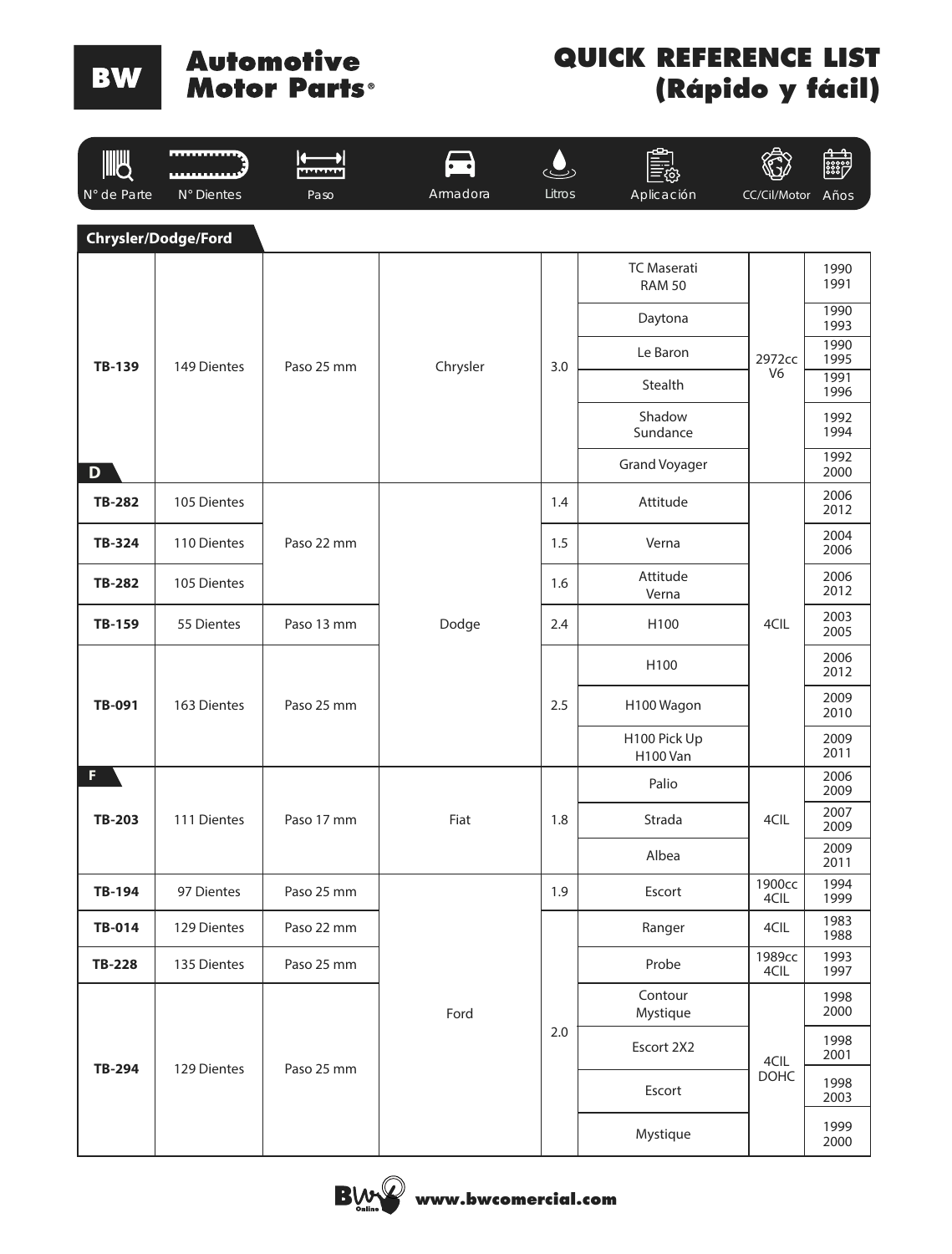# **Automotive<br>Motor Parts**®

| <b>IIIU</b>   | <b>moments</b> | Λ.<br>MAAAAA | $\cdot$ . |        |                                    |              | <b>and</b>   |
|---------------|----------------|--------------|-----------|--------|------------------------------------|--------------|--------------|
| N° de Parte   | N° Dientes     | Paso         | Armadora  | Litros | Aplicación                         | CC/Cil/Motor | Años         |
| Ford          |                |              |           |        |                                    |              |              |
|               |                |              |           |        | Cougar                             |              | 1999<br>2002 |
|               |                |              |           |        | Focus                              |              | 2000<br>2004 |
| <b>TB-294</b> | 129 Dientes    |              |           |        | Focus                              |              | 2000<br>2006 |
|               |                | Paso 25 mm   |           | 2.0    | Escape                             | 4CIL<br>DOHC | 2001<br>2004 |
|               |                |              |           |        | Mondeo                             |              | 2001<br>2007 |
|               |                |              |           |        | Escort                             |              | 1998<br>2002 |
| <b>TB-283</b> | 99 Dientes     |              |           |        | Focus                              |              | 2000<br>2004 |
|               |                |              |           | 2.3    | Mustang II                         |              | 1974<br>1978 |
|               |                |              |           |        | Pinto                              |              | 1974<br>1980 |
|               |                |              | Ford      |        | Courier<br>Fairmont                |              | 1977<br>1982 |
|               |                |              |           |        | Capri                              |              | 1979<br>1980 |
|               |                |              |           |        | <b>Mustang GHIA</b>                |              | 1979<br>1982 |
|               |                |              |           |        | Mustang                            |              | 1979<br>1986 |
|               |                |              |           |        | Cougar                             |              | 1981         |
| TB-014        | 129 Dientes    | Paso 22 mm   |           |        | Ranger                             | 4CIL         | 1982<br>1992 |
|               |                |              |           |        | Granada<br>LTD Brougham<br>Marquis |              | 1983<br>1986 |
|               |                |              |           |        | Thunderbird                        |              | 1983<br>1988 |
|               |                |              |           |        | Mustang GLX<br>Mustang GT          |              | 1984         |
|               |                |              |           |        | Cougar                             |              | 1984<br>1986 |
|               |                |              |           |        | Ranger Super Cab                   |              | 1986<br>1992 |
|               |                |              |           |        | Aerostar                           |              | 1987         |
| TB-210        |                |              |           |        | Mustang                            | 4CIL         | 1992<br>1993 |
|               |                |              |           |        | Ranger                             | 140CID       | 1992<br>1994 |
|               |                |              |           |        | Ranger                             |              | 1995<br>1997 |
| TB-276        | 131 Dientes    |              |           |        | $F-100$                            | 4CIL         | 1996<br>1997 |

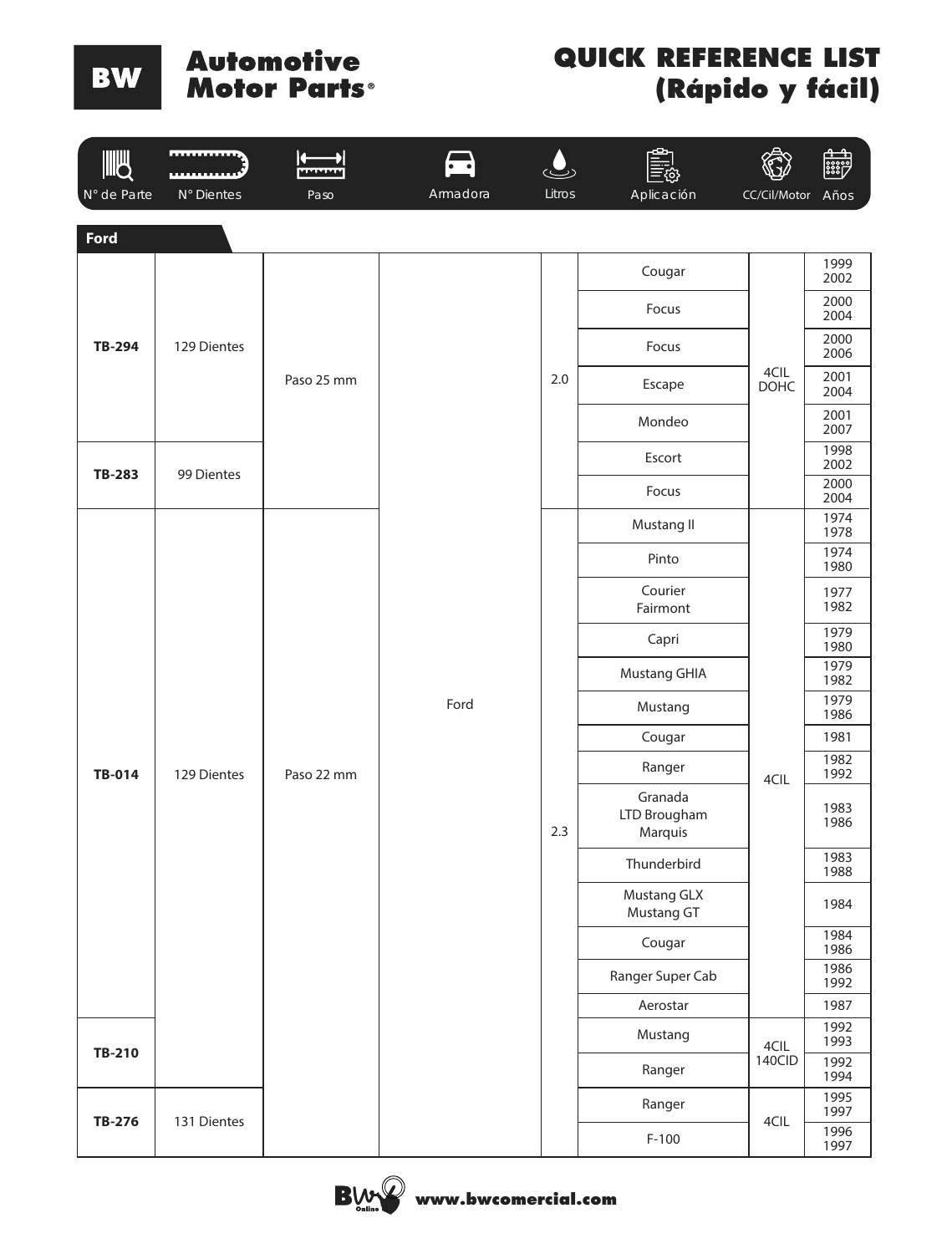**Automotive Motor Parts** 

BW

| <b>JUB</b>          | ***********                      | MAAAAAA    | $\overline{\bullet\quad \bullet}$ |        | رتاع                                                             |                     |                               |
|---------------------|----------------------------------|------------|-----------------------------------|--------|------------------------------------------------------------------|---------------------|-------------------------------|
| N° de Parte         | N° Dientes                       | Paso       | Armadora                          | Litros | Aplicación                                                       | CC/Cil/Motor        | Años                          |
|                     | <b>Ford/General Motors/Honda</b> |            |                                   |        |                                                                  |                     |                               |
| <b>TB-091</b>       | 163 Dientes                      | Paso 25 mm |                                   |        | Ranger                                                           |                     | 1985<br>1987                  |
| <b>TB-276</b><br>G. | 131 Dientes                      | Paso 22 mm | Ford                              | 2.5    | $F-100$<br>Ranger XL<br>Ranger                                   | 4CIL                | 1998<br>2001                  |
| TB-1094             | 162 Dientes                      | Paso 20 mm |                                   | 1.4    | Corsa                                                            | 4CIL                | 2002<br>2003                  |
| <b>TB-210</b>       | 129 Dientes                      | Paso 22 mm |                                   |        | Tracker                                                          | 4CIL<br><b>16V</b>  | 1998<br>2002                  |
| <b>TB-203</b>       | 111 Dientes                      | Paso 17 mm |                                   | 1.6    | Chevy Joy<br>Chevy Pop<br>Chevy Swing<br>Chevy Monza<br>Chevy C2 | 4CIL                | 1998<br>EN<br><b>ADELANTE</b> |
|                     |                                  |            |                                   |        | Aveo                                                             |                     | 2007<br>2008                  |
| <b>TB-335</b>       | 127 Dientes                      | Paso 3/8   |                                   |        |                                                                  | G <sub>3</sub>      |                               |
|                     |                                  |            |                                   |        | Aveo                                                             |                     | 2009<br>2015                  |
| <b>TB-338</b>       | 146 Dientes                      | Paso 24 mm |                                   |        | Sonic                                                            |                     | 2012<br>2015                  |
|                     |                                  |            | <b>General Motors</b>             |        | Astra                                                            |                     | 2000<br>2004                  |
| TB-1094             | 162 Dientes                      | Paso 20 mm |                                   |        | Zafira                                                           | 4CIL                | 2002<br>2005                  |
|                     |                                  |            |                                   |        | Meriva                                                           |                     | 2004<br>2008                  |
|                     |                                  |            |                                   | 1.8    | Corsa                                                            |                     | 2003                          |
| <b>TB-203</b>       | 111 Dientes                      | Paso 17 mm |                                   |        | Meriva                                                           |                     | EN<br><b>ADELANTE</b>         |
|                     |                                  |            |                                   |        | Tornado                                                          |                     |                               |
| <b>TB-338</b>       | 146 Dientes                      | Paso 24 mm |                                   |        | Cruze                                                            |                     | 2009<br>2014                  |
| TB-1502             | 148 Dientes                      | Paso 20 mm |                                   |        | LUV                                                              | 4CIL<br><b>MPFI</b> | 1998<br>2005                  |
| TB-1273             | 146 Dientes                      |            |                                   | 2.0    | Astra                                                            | 4CIL<br>SOHC        | 2000<br>2008                  |
| TB-309              | 169 Dientes                      | Paso 24 mm |                                   |        | Optra                                                            | 4CIL                | 2006<br>2010                  |
| $H^{\pm}$           |                                  |            |                                   |        |                                                                  |                     | 1997                          |
| <b>TB-224</b>       | 104 Dientes                      | Paso 24 mm |                                   | 1.6    |                                                                  |                     | 1998<br>2000                  |
|                     |                                  |            | Honda                             |        | Civic                                                            | 4CIL                | 2001                          |
| TB-312              | 104 Dientes                      | Paso 22 mm |                                   | 1.7    |                                                                  |                     | 2002<br>2003<br>2004<br>2005  |

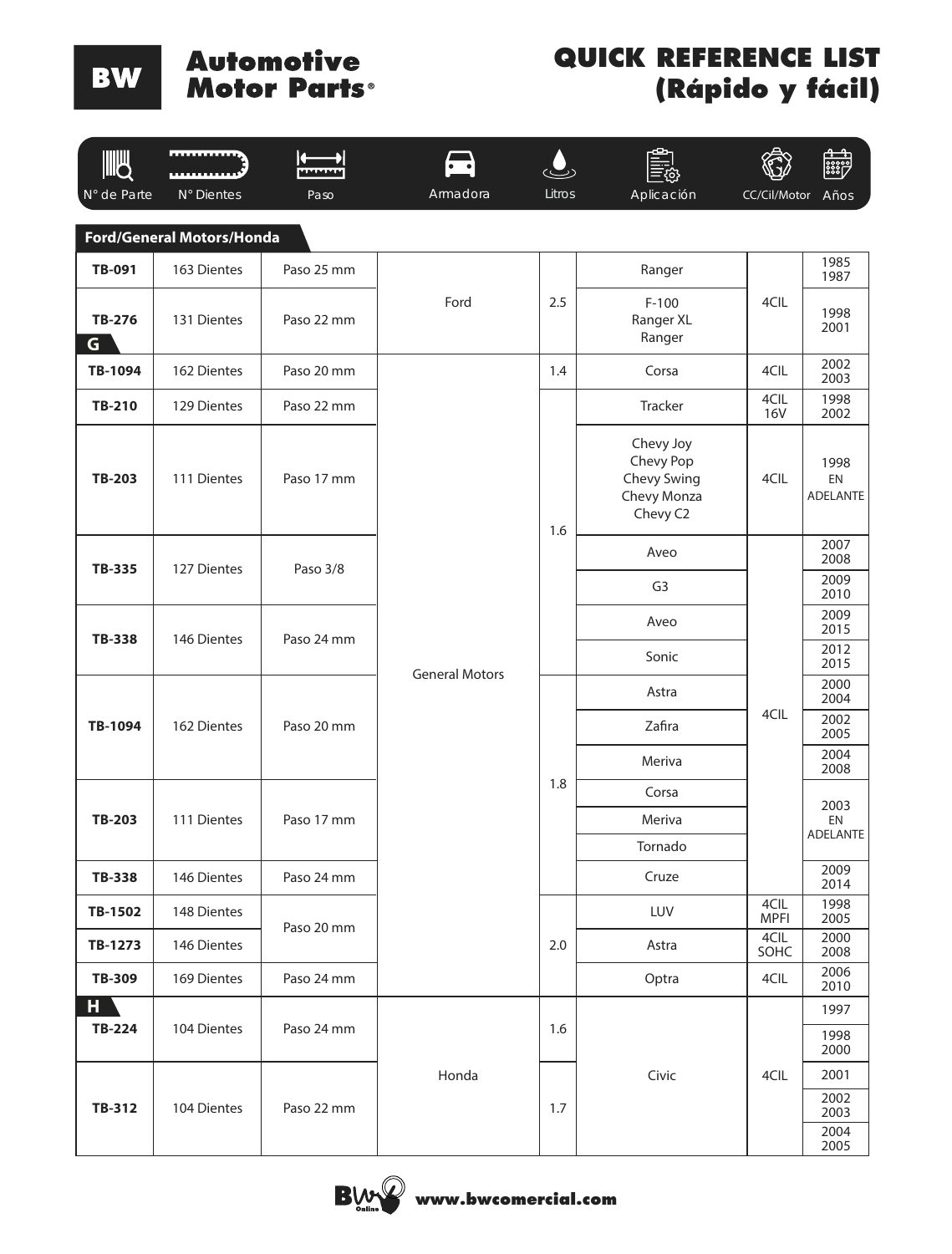# **Automotive<br>Motor Parts**®

| IIILL              | <b>ALLES AND ARTICLES</b> |                                            | $\cdot$ .  |        |                                            |                          | <b>First</b> |
|--------------------|---------------------------|--------------------------------------------|------------|--------|--------------------------------------------|--------------------------|--------------|
| N° de Parte        | N° Dientes                | Paso                                       | Armadora   | Litros | Aplicación                                 | CC/Cil/Motor             | Años         |
|                    |                           | Hyundai/Isuzu/Jeep/Mazda/Mitsubishi/Nissan |            |        |                                            |                          |              |
| <b>TB-139</b>      | 149 Dientes               | Paso 25 mm                                 | Hyundai    | 3.0    | Sonata                                     | V <sub>6</sub><br>2972cc | 1990<br>1998 |
| <b>TB-305</b>      | 171 Dientes               | Paso 24 mm                                 | Isuzu      | 2.2    | Rodeo<br>Rodeo Sport                       | 4CIL                     | 2001<br>2003 |
| J                  |                           |                                            |            |        | Liberty                                    |                          | 2002<br>2005 |
| <b>TB-265</b><br>M | 146 Dientes               | Paso 28 mm                                 | Jeep       | 2.4    | Wrangler                                   | 4CIL                     | 2003<br>2006 |
| <b>TB-228</b>      | 135 Dientes               |                                            |            |        | 626                                        | 1991cc                   | 1992<br>2002 |
|                    |                           |                                            |            |        | $MX-6$                                     | 4CIL                     | 1993<br>1997 |
| <b>TB-294</b>      | 129 Dientes               | Paso 25 mm                                 |            | 2.0    | Tribute                                    | 4CIL                     | 2001<br>2004 |
|                    |                           |                                            | Mazda      |        | Tribute DX                                 |                          | 2002<br>2004 |
| TB-210             | 129 Dientes               |                                            |            | 2.3    | B2300                                      | 2295cc<br>4CIL           | 1993<br>1994 |
| TB-276             | 131 Dientes               | Paso 22 mm                                 |            |        |                                            | 4CIL                     | 1995<br>1997 |
|                    |                           |                                            |            | 2.5    | B2500                                      |                          | 1998<br>2001 |
| <b>TB-289</b>      | 107 Dientes               | Paso 25 mm                                 |            | 1.5    | Mirage                                     | 1468cc<br>4CIL           | 1997<br>2002 |
| TB-159             | 55 Dientes                | Paso 13 mm                                 |            | 1.8    |                                            | 4CIL                     | 1990<br>1994 |
| TB-246             | 150 Dientes               | Paso 29 mm                                 |            | 2.0    | Eclipse                                    | 1997cc<br>4CIL           | 1995<br>1999 |
|                    |                           |                                            |            |        | Galant                                     |                          | 1988         |
|                    |                           |                                            | Mitsubishi |        | Sigma                                      |                          | 1989<br>1990 |
| TB-139             | 149 Dientes               | Paso 25 mm                                 |            | 3.0    | Montero                                    | 2972cc<br>V <sub>6</sub> | 1989<br>1994 |
|                    |                           |                                            |            |        | <b>Mighty Max</b>                          |                          | 1990<br>1994 |
| N                  |                           |                                            |            |        | Diamante                                   |                          | 1992<br>1996 |
|                    |                           |                                            |            | 1.5    | Tsuru I                                    |                          | 1984<br>1987 |
| <b>TB-077</b>      | 106 Dientes               | Paso 19 mm                                 | Nissan     | 1.6    | Tsuru I<br>Tsuru II<br>Hikari<br>GS<br>GST | 4CIL                     | 1984<br>2012 |
| TB-1095            | 132 Dientes               | Paso 27 mm                                 |            |        | Platina                                    | 1598cc<br>4CIL<br>16v    | 2002<br>2010 |

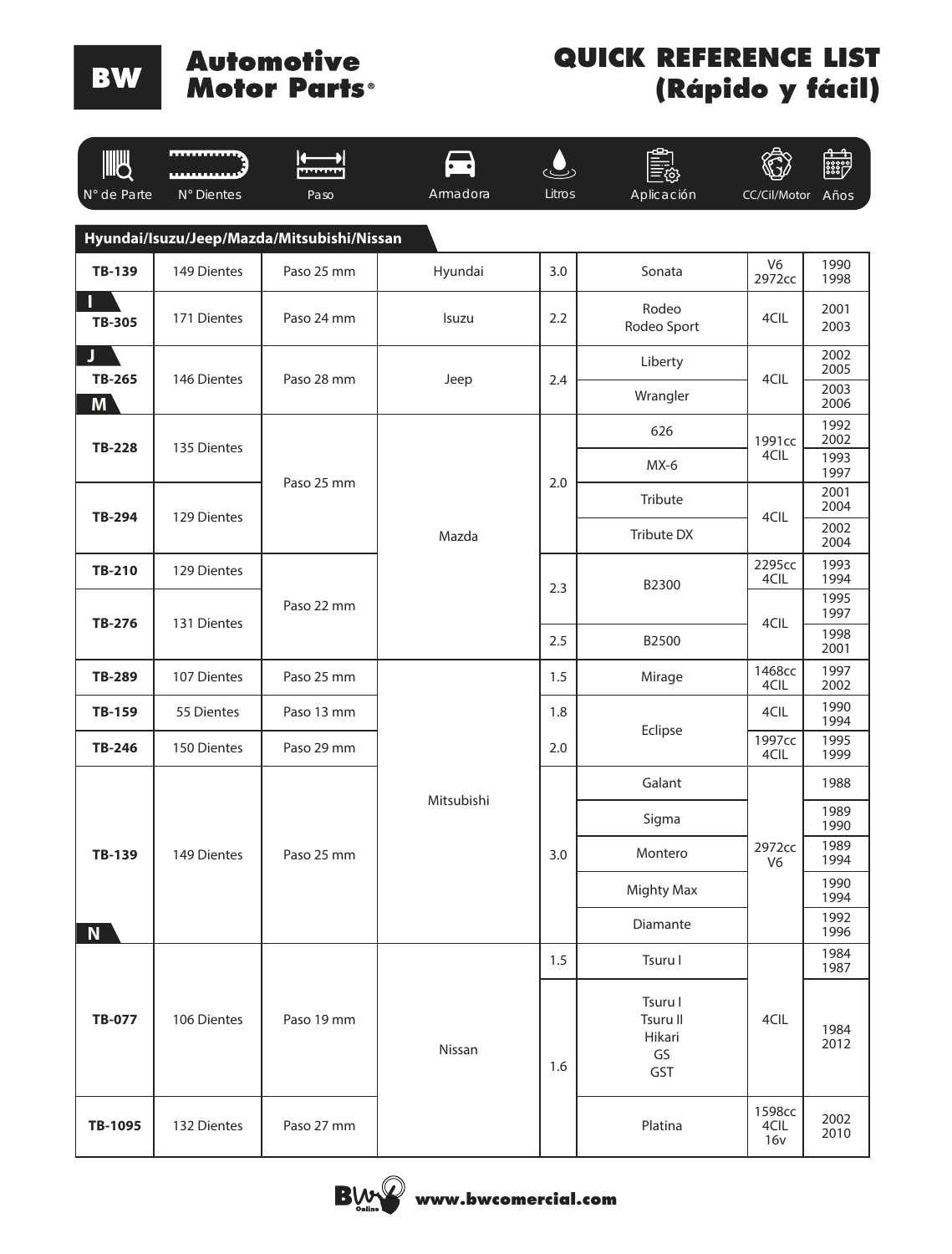# **Automotive<br>Motor Parts**®

| <b>JUB</b>     | <b></b>                              |            | $\cdot$ . |        |                                         |                              | <b>and</b>   |              |
|----------------|--------------------------------------|------------|-----------|--------|-----------------------------------------|------------------------------|--------------|--------------|
| N° de Parte    | N° Dientes                           | Paso       | Armadora  | Litros | Aplicación                              | CC/Cil/Motor                 | Años         |              |
|                | Nissan//Peugeot/Pontiac/Renault/Seat |            |           |        |                                         |                              |              |              |
| TB-1095        | 132 Dientes                          | Paso 27 mm | Nissan    | 1.6    | Aprio                                   | 1598cc<br>4CIL<br><b>16V</b> | 2007<br>2011 |              |
| <b>P</b>       |                                      |            |           |        | 206<br>206CC                            |                              | 2001<br>2009 |              |
|                |                                      |            |           |        | Partner Vu                              |                              | 2004<br>2011 |              |
| TB-1569        | 134 Dientes                          | Paso 26 mm | Peugeot   | 1.4    | 207 Compact Trendy<br><b>Grand Raid</b> | 4CIL<br>SOHC                 | 2007<br>2009 |              |
|                |                                      |            |           |        | 207 Active<br>Allure<br>Feline          |                              | 2010         |              |
| <b>TB-289</b>  | 107 Dientes                          | Paso 25 mm | Pontiac   | 0.8    | Matiz G2                                | 4CIL                         | 2004         |              |
| <b>TB-1508</b> | 109 Dientes                          |            |           | 1.0    | Matiz G2                                | SOHC                         | 2003<br>2012 |              |
| R              | 132 Dientes                          | Paso 27 mm | Renault   | 1.6    | Megane                                  |                              | 2001<br>2010 |              |
|                |                                      |            |           |        | Clio                                    | 1598cc                       | 2003<br>2010 |              |
| TB-1025        |                                      |            |           |        | Kangoo                                  | 4CIL<br><b>16V</b>           | 2004<br>2012 |              |
|                |                                      |            |           |        | Euro Clio                               | 4CIL                         | 2007<br>2008 |              |
|                |                                      |            |           |        | Sandero<br>Stepway                      |                              | 2010<br>2012 |              |
|                |                                      |            |           |        | Laguna                                  |                              | 2001<br>2004 |              |
| <b>TB-403</b>  | 126 Dientes                          |            |           |        | Megane<br>Scenic                        |                              | 2004<br>2009 |              |
|                |                                      |            |           | 2.0    | Megane II                               |                              | 2005<br>2009 |              |
| S              |                                      |            |           |        | Megane<br>Megane CC                     |                              | 2009<br>2010 |              |
| <b>TB-296</b>  | 138 Dientes                          | Paso 22 mm |           |        | Cordoba                                 |                              | 2001<br>2002 |              |
| TB-1548        | 135 Dientes                          | Paso 18 mm |           | 1.6    | Ibiza                                   |                              | 2001<br>2012 |              |
|                |                                      |            | Seat      |        | Cordoba                                 | 4CIL                         | 2002<br>2009 |              |
|                |                                      |            |           |        | Toledo                                  |                              | 2001<br>2006 |              |
| <b>TB-306</b>  | 150 Dientes                          | Paso 23 mm |           | 1.8    |                                         | Alhambra                     |              | 2001<br>2008 |
|                |                                      |            |           |        | Leon                                    |                              | 2001<br>2011 |              |

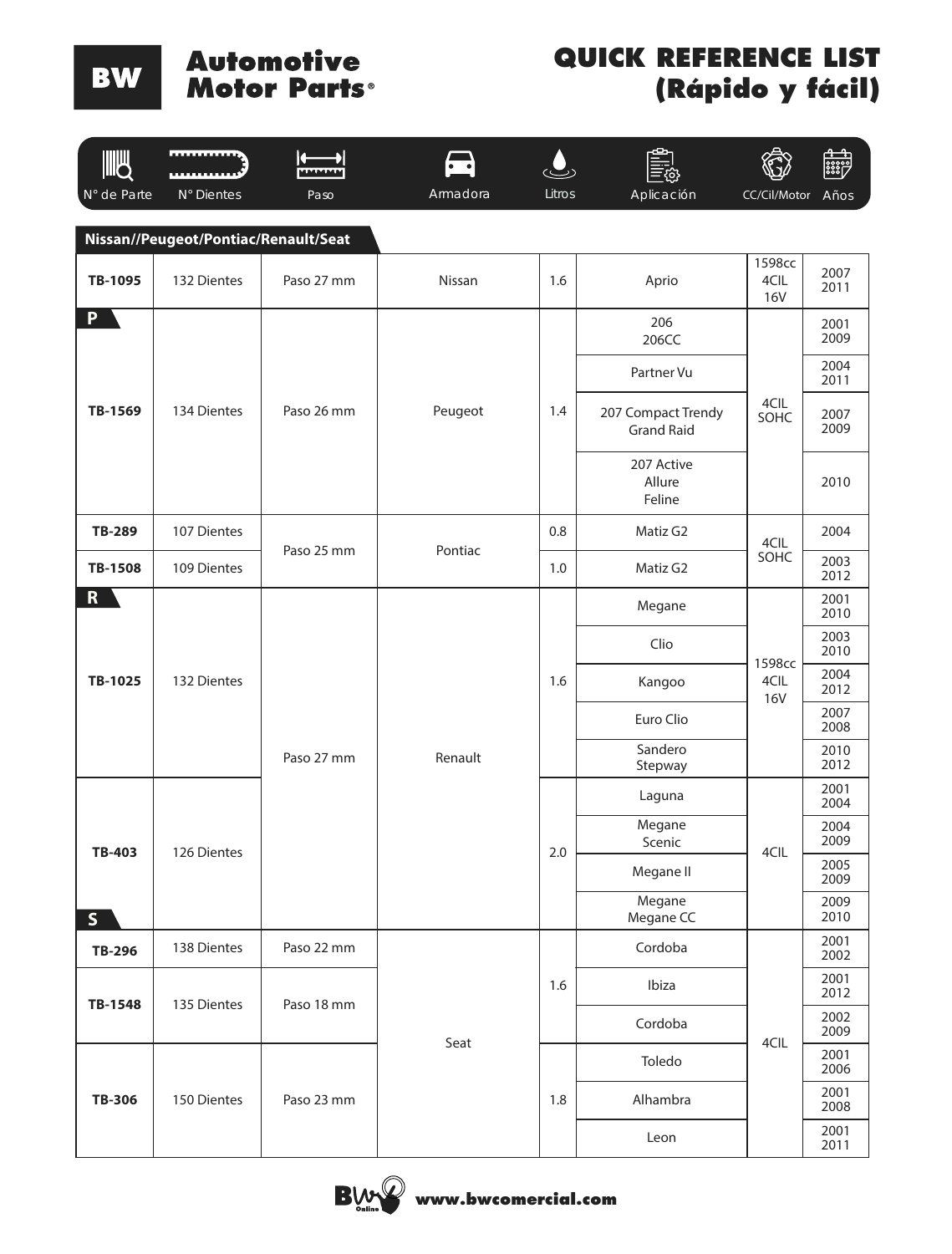# **Automotive<br>Motor Parts**®

| WW                     | <b>REPORT FOR THE 2</b> |            |            |        | o                                          |              | 體            |
|------------------------|-------------------------|------------|------------|--------|--------------------------------------------|--------------|--------------|
| N° de Parte            | N° Dientes              | Paso       | Armadora   | Litros | Aplicación                                 | CC/Cil/Motor | Años         |
|                        | Seat/Suzuki/Volkswagen  |            |            |        |                                            |              |              |
|                        |                         |            |            |        | Leon Cupra                                 |              | 2003<br>2007 |
| <b>TB-306</b>          | 150 Dientes             |            |            | 1.8    |                                            |              | 2006<br>2008 |
|                        |                         |            |            |        | Ibiza                                      |              | 2001<br>2012 |
| <b>TB-296</b>          | 138 Dientes             | Paso 23 mm | Seat       |        | Cordoba                                    | 4CIL         | 2003<br>2009 |
|                        |                         |            |            | 2.0    | Leon                                       |              | 2007<br>2011 |
| <b>TB-306</b>          | 150 Dientes             |            |            |        | Leon Cupra                                 |              | 2008<br>2011 |
|                        |                         |            |            |        | Freetrack                                  |              | 2009<br>2010 |
| TB-194                 | 97 Dientes              | Paso 25 mm |            | 1.3    |                                            |              | 1999<br>2001 |
| <b>TB-335</b>          | 127 Dientes             | Paso 3/8   |            | 1.6    | Swift                                      |              | 2004<br>2008 |
| <b>TB-338</b>          | 146 Dientes             | Paso 24 mm | Suzuki     |        |                                            | 4CIL         | 2009         |
| TB-194<br>$\mathbf{V}$ | 97 Dientes              | Paso 25 mm |            | 2.0    | Swift DLX<br>Swift GA                      |              | 1998         |
| TB-017                 | 121 Dientes             |            |            | 1.6    | Caribe                                     |              | 1977<br>1981 |
|                        |                         |            |            |        | Polo                                       |              | 2003<br>2007 |
|                        |                         |            |            |        | Lupo                                       |              | 2004<br>2010 |
| TB-1548                | 135 Dientes             |            |            |        | Crossfox                                   |              | 2005<br>2012 |
|                        |                         | Paso 18 mm |            |        | Sportvan                                   | 4 CIL        | 2006<br>2008 |
|                        |                         |            | Volkswagen |        | Gol<br>Saveiro                             |              | 2009<br>2013 |
|                        |                         |            |            | 1.7    | Atlantic<br>Caribe                         |              | 1980<br>1988 |
| <b>TB-017</b>          | 121 Dientes             |            |            | 1.8    | Atlantic<br>Corsar<br>Golf<br>Jetta<br>Van |              | 1989<br>2009 |
| <b>TB-306</b>          | 150 Dientes             | Paso 23 mm |            | 1.8    | Beetle                                     |              | 1999<br>2005 |
| TB-296                 | 138 Dientes             |            |            |        | Golf                                       |              | 2003         |
| TB-333                 | 120 Dientes             | Paso 30 mm |            | 1.9    | Eurovan Diesel<br>Bora                     |              | 2005<br>2009 |